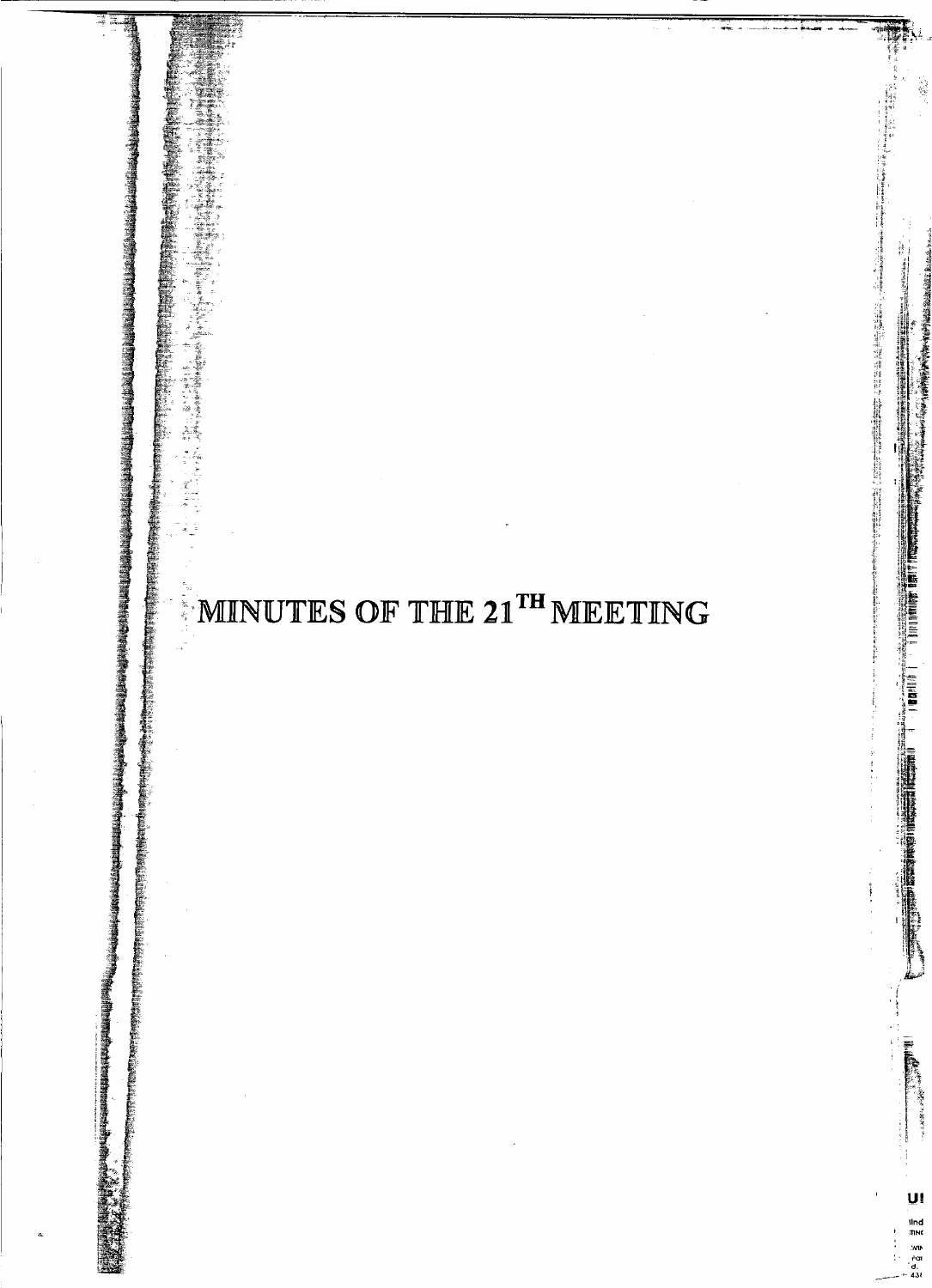## MINUTES Of THE 21ST MEETING Of THE EXECUTIVE COMMITTEE HELD ON 10-06-1990 AND 11-06-1990 I THE COMMITTEE ROOM-OF WORKS DIVISION.

The 21st meeting of the Executive Committee was held in the Committee Room of Works Division under the present: and in particular the progress of layout plans for plots in Chairmanship of Secretary, Housing and Works, on 10-06-1990 and 11-06-1990. The situation with regard to the progress achieved, bottlenecks faced in the execution of the Scheme Sectors 1-8/3 and 1-8/4 was reviewed. The following were I..~.: <sup>I</sup>

- 1. Mr. S.A.S. Ainuddin, Chairman Secretary, Ministry of Housing and Works.
- 2. Mr. M.I. Rajput, Director General, Pak. PWD.
- 3. Mr. Iqbal Ahmad, Joint Secretary, Works Division.

h

~-

tt;r l  $\label{eq:3.1} \begin{array}{ll} \displaystyle \frac{1}{2} \left( \frac{1}{2} \frac{1}{2} \frac{1}{2} \frac{1}{2} \frac{1}{2} \frac{1}{2} \frac{1}{2} \frac{1}{2} \frac{1}{2} \frac{1}{2} \frac{1}{2} \frac{1}{2} \frac{1}{2} \frac{1}{2} \frac{1}{2} \frac{1}{2} \frac{1}{2} \frac{1}{2} \frac{1}{2} \frac{1}{2} \frac{1}{2} \frac{1}{2} \frac{1}{2} \frac{1}{2} \frac{1}{2} \frac{1}{2} \frac{1}{2} \frac$ ti ~ in the property of ~

.ci" I;

t : 1

**REAL** 

"I **if the community of the community of the community of the community of the community of the community of the community of the community of the community of the community of the community of the community of the community** 

for the contract of the contract of the contract of the contract of the contract of the contract of the contract of the contract of the contract of the contract of the contract of the contract of the contract of the contra

- 4. Mr. Manzur Hussain, financial Adviser, Works Division.
- 5. Mr. Mohammad Samiullah, Joint Secretary, Cabinet Division.
- 6. Mr. Sarshar Ali Malik, OSD (P&EC) , Works Division.
- 7. Dr. Mohammad Rasool Khan, Director General, Housing Foundation.

The following also attended the meeting by special invitation:-

.<br>അവസംബാരിക്കുന്നു

์<br>-<br>-<br>ค

.<br>Mh<br>Mh

 $7.74$ 

- Mr. Jalees Ahmad Siddiqi, Joint Secretary, Ministry of Defence. 1.
- Mr. Mohammad Rafiq Ahmad, Member, Engineering, CDA. 2.
- $Mr.$  *Shafaat Ali Malik,* Chief Architect, Pak. PWD. 3.
- Mr. Ghulam Hussain Memon, Acting Chief Engineer (North), Pak. PWD. 4.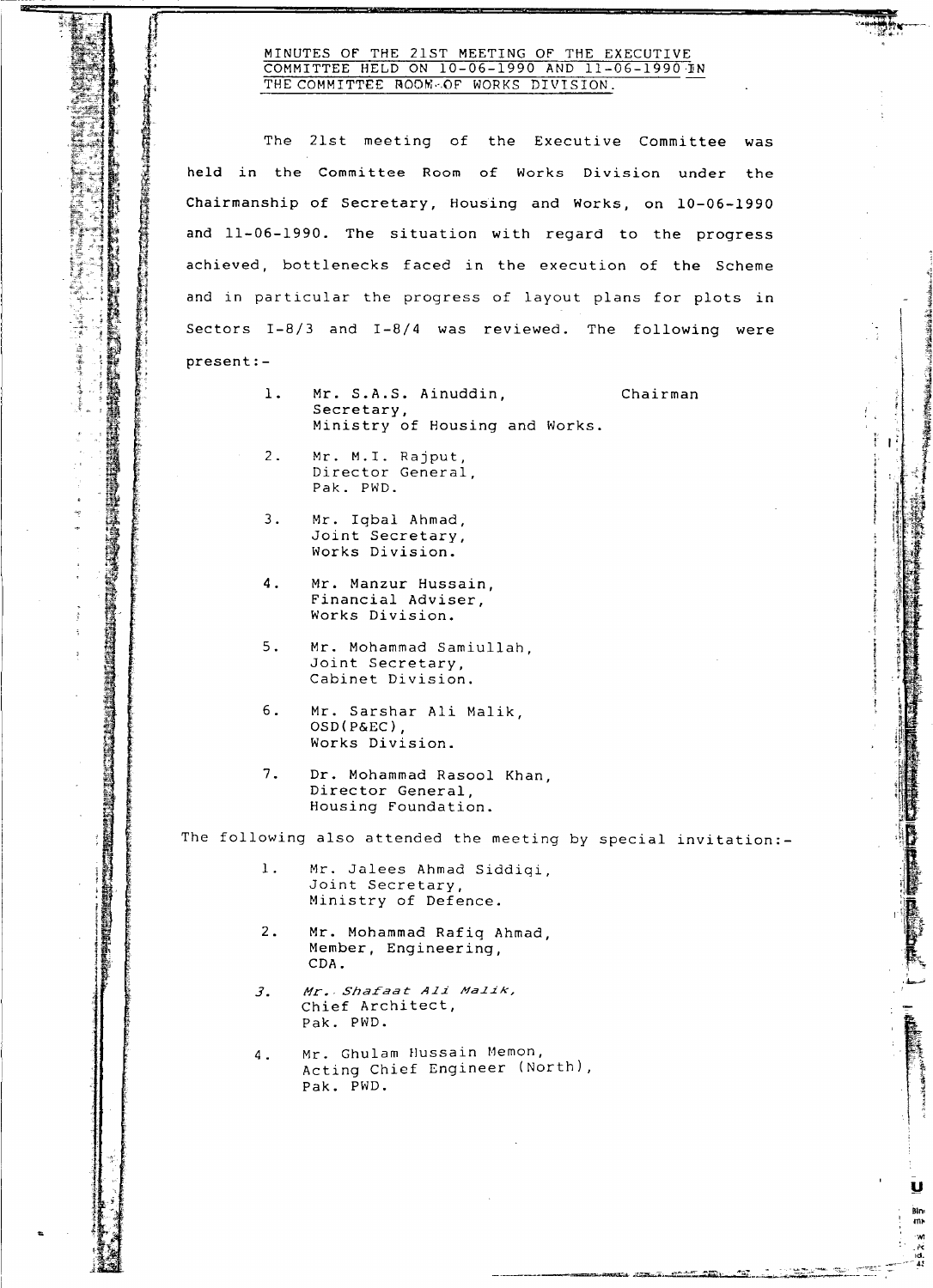The following were also in attendence:-

- 1. Mr. Moin Ahmad Siddigi, Director, Administration, Ilousing Foundation.
- 2. Mr. Mohammad Riaz, Superintending Engineer, *ElM* Pak. PWD.
- 3. Mr. S.H. Bokhari, Superintending Engineer, Central Civil Circle, Pak. PWD.

" 医大型医院医医学医生医院 医阴道

不同的 医中间神经 医中间性神经病 医血管

Section Section Section Section Section Section Section Section Section Section Section Section Section Section<br>Section Section Section Section Section Section Section Section Section Section Section Section Section Secti

Sectors 1-8/3 and 1-8/4 had since been received from the participants that approved plan bearing plot numbers for CDA. The Chief Architect, Pak. PWD, and the Member (Engg), 2. The Secretary, Housing and Wroks, informed the CDA, then. explained the details of the plan finally approved. It was informed that the CDA had earmarked area in Sector 1-8/3 for 20% plots reserved for them as indicated on the drawing. The remaining area would become available for Phase-I Extension of the Housing Scheme on Ownership basis.

"t .•.

态

一种生活

;; .: t i

Chairman, Board of Governors, and the Executive Committee would also be finalised as soon as possible. 3. The position of pending applications received for allottees for payment to the CDA. Further discussions took allotment be finalised at the earliest so that allotment plots and the number of pending applicants. It was agreed Housing Foundation in respect of availability of category-wise place with reference to the figures intimated by the D.G. could be made and the cost of land recovered from the Phase-I was reviewed for allotment of houses in the Extension. It was decided that the lists of the applicants clear for that the scrutiny/processing of the remaining cases be expedited incorporating the readjustments of category of houses according to the entitlement wherever required. The allotments against the discretionary quota both of the

4. The problem of affectees in Sector G-Il was also discussed and it was intimated that the Chairman, CDA, was taking personal interest and that the matter would hopefully be resolved in one month's time. The Secretary, Housing and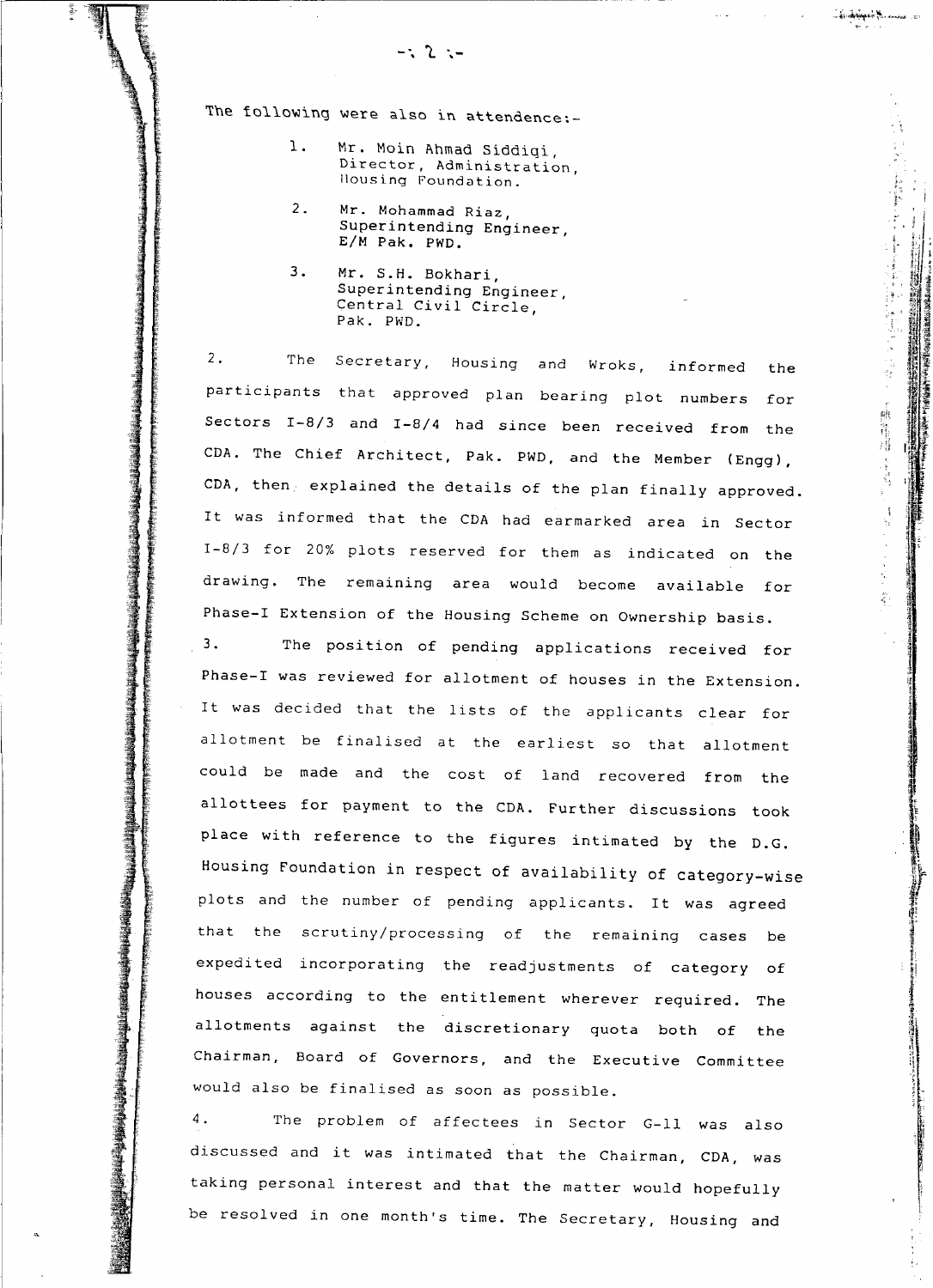provided and the contracts for construction finalised. G-11/1 as soon as the facility for entry to the area was -: 3 :-<br>Works, desired that the date for inauguration of the housing scheme should be fixed for the Prime Minister in Sector

 $\mathcal{H}^*$  : and the set of  $\mathcal{H}^*$  :  $\mathcal{H}^*$  , and the set of  $\mathcal{H}^*$  , and the set of  $\mathcal{H}^*$  , and the set of  $\mathcal{H}^*$  , and the set of  $\mathcal{H}^*$  , and the set of  $\mathcal{H}^*$  , and the set of  $\mathcal{H}^*$  ,

---===.;n~~i'".*-'Jft";=~*=--..... -------------------- ioIiiiiiiiiiiiiiiiiiiii;;;;;;;;;=;;;;;;;;;=;:;:;;;'i>~

r<br>Francisco<br>Francisco

;. <sup>f</sup>' ~;i ti in de la provincia de la provincia de la provincia de la provincia de la provincia de la provincia de la pr<br>La provincia de la provincia de la provincia de la provincia de la provincia de la provincia de la provincia d<br> ~i

~I

:1 ; i ang pagkalang ng pagkalang ng pagkalang ng pagkalang ng pagkalang ng pagkalang ng pagkalang ng pagkalang ng <br>Pagkalang ng pagkalang ng pagkalang ng pagkalang ng pagkalang ng pagkalang ng pagkalang ng pagkalang ng pagkal

bowsers. Approaches to the different areas in Regarding the engineering aspect and the progress 5. made available in *1-8/2* within two months. In case it was the sub-sector, for starting construction work would also be made available at the earliest possible. It was also intimated that in the Extension of Phase-I water would be needed before two months time water would be supplied, of infrastructure to be provided by the CDA, the Member. through CDA informed that water for construction purposes would be made available within a period of six months. The Second Second Second Second Second Second Second Second Second Second Second Second Second Second Second S<br>
The Second Second Second Second Second Second Second Second Second Second Second Second Second Second Second

> In view of the changed circumstances i.e. the delay 6. prevailing with respect to the construction industry as a the market prices, the impact of budget and general uncertainty in gaining access to the site, the inflationary effect on whole, it was felt that the rates quoted by the pre-qualified the Scheme many of the applicants might not prefer to have allottees in the brochure at the time of the launching of estimated cost communicated to the allottees earlier. It contractors would not in any way be comparable to the was opined that due to the marked difference between the rates quoted by the contractors and those indicated to the After a detailed discussion and keeping in view all the the houses constructed through the Housing Foundation. to the allottees, namely: pros and cons of the matter *that could effect the implementation* of the Scheme, it was decided that two options may be given

- Only the structure of the houses be built by the Housing Foundation on the rates that may be finally decided with the contractors and all finishing, fittings, fixtures etc., be left for the allottees to complete according to their own choice and style. (i)
- (ii) Those willing to carry out the construction themselves be allowed to do so but in accordance with the plans approved by the Foundation and within the time schedule approved by it catering also for the adjustments of service charges (modalities to be worked out later).

U

*,-¥:<-';t"* +,-.,,;rt=',- ~5k".'-\_";;.~:?r

lin. mN 'WI i'<l -Id. **\_\_ -43**

I 1'.  $\int \frac{dx}{dx}$ *. ~i*

i j~ .f '\